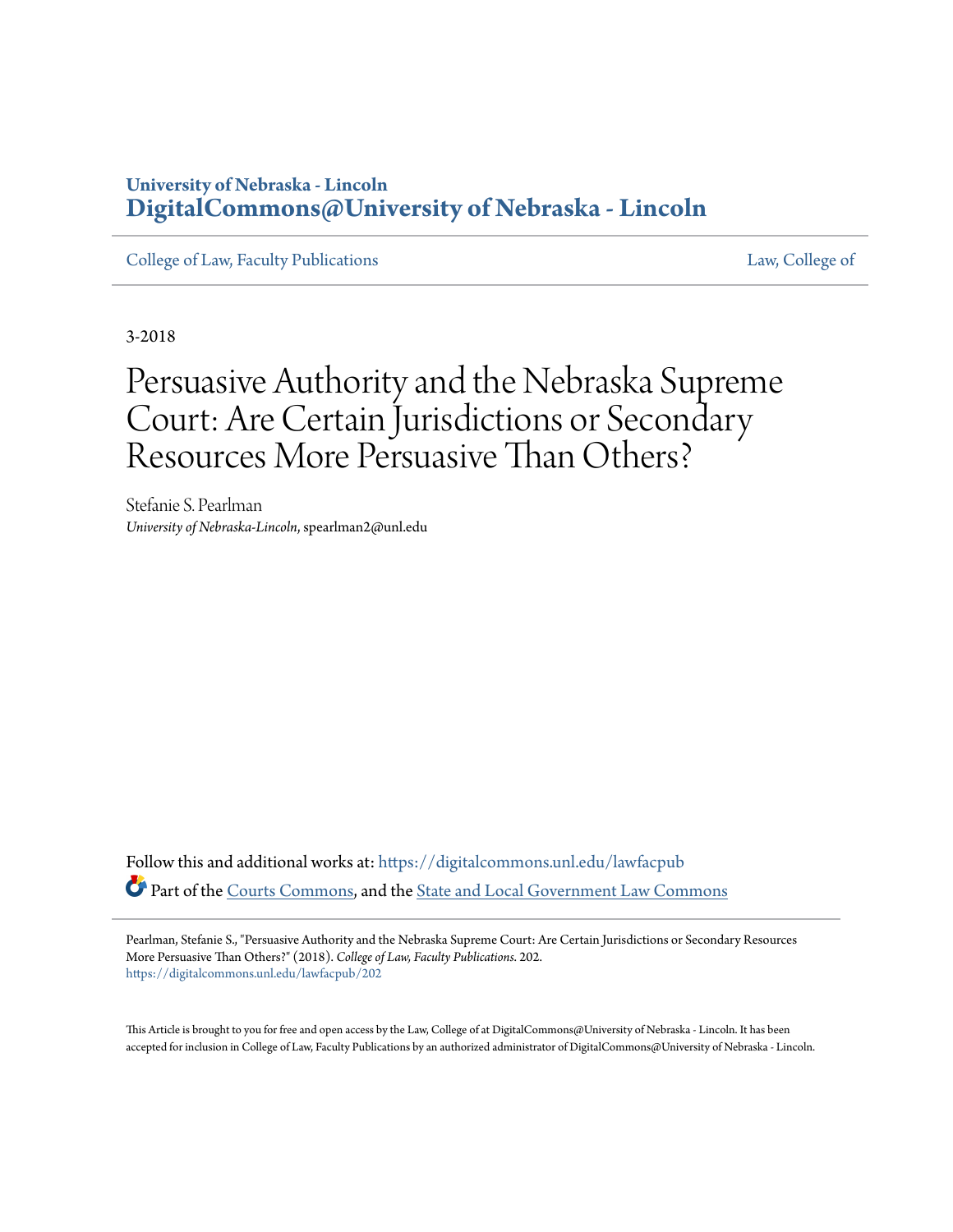## feature article

# Persuasive Authority and the Nebraska Supreme Court:

**Are Certain Jurisdictions or Secondary Resources More Persuasive Than Others?**

by Stefanie S. Pearlman

#### **Introduction**

I have taught legal research to first year law students for the last fourteen years. I have spent much of that time describing what legal resources are and where to find them. That's the easy part. The challenging part is the questions about what to do with the resources they find. Questions like "Can I cite an unpublished opinion?" are on the simpler end of the spectrum, since most jurisdictions have rules governing the use of unpublished opinions. The trickier questions focus on the weight given to persuasive authority: "Which non-legal dictionary should I use?" "Can I cite a legal encyclopedia?" "Should I cite this case from Iowa or this case from Florida or both?" I'll confess: I often suggest they ask their legal writing instructors these questions. Sometimes, when pressed, I do speculate on these topics based upon my experience as a litigator and a law librarian, and my conversations with other professionals. That speculation usually boils down to these two hypotheses: (1) When there is an absence of binding authority, it is typically better to cite to a state

#### Stefanie S. Pearlman



**Stefanie S. Pearlman** is a professor of law library and reference librarian at the Schmid Law Library, University of Nebraska College of Law. She also serves on the Nebraska Supreme Court's Access to Justice Commission. She received a B.A. from Hofstra University, a J.D. from Washington University, and a M.A. in information resources and library science from the University of Arizona.

similar to your state—one that borders your state or that shares the same circuit; and (2) When using secondary resources, it is better to use resources authored by more esteemed authors and sophisticated resources. So, in Nebraska, it is better to cite to Iowa or Kansas than to New York or California. It would also be better to cite to a treatise than a legal encyclopedia. Although these thoughts seem logical, I had no actual proof that either hypothesis is true. What I did have was six (mostly) free weeks over the summer of 2017 to review Nebraska Supreme Court opinions to search for some evidence to either support or refute these ideas. And that's exactly what I did.

This article is not intended to be a thorough statistical analysis of the Nebraska Supreme Court's citation habits, nor a definitive guide to what should or should not be cited. I am not a statistician nor did I survey a sufficient number of cases to purport to have a significant sample size. This article is simply an exercise to see if there is any preliminary support for the notion that certain jurisdictions or secondary resources are more persuasive to Nebraska Supreme Court justices than others.

#### **Methodology**

For this study, I reviewed the advance opinions in Volume 295 of the Nebraska Reports ("this volume"). These opinions dated from October 21, 2016 to March 9, 2017. It would have been my preference to look at a completed volume of the Nebraska Reports, either in print format or in the new online, certified versions published by the Court. Unfortunately, none of those volumes contained opinions by all seven of the current justices sitting on the Court.<sup>1</sup> I reviewed all opinions in this volume, noting each time a case from another jurisdiction or a secondary resource was cited in any way by the court.<sup>2</sup> I did not note citations to cases from Nebraska state courts or the United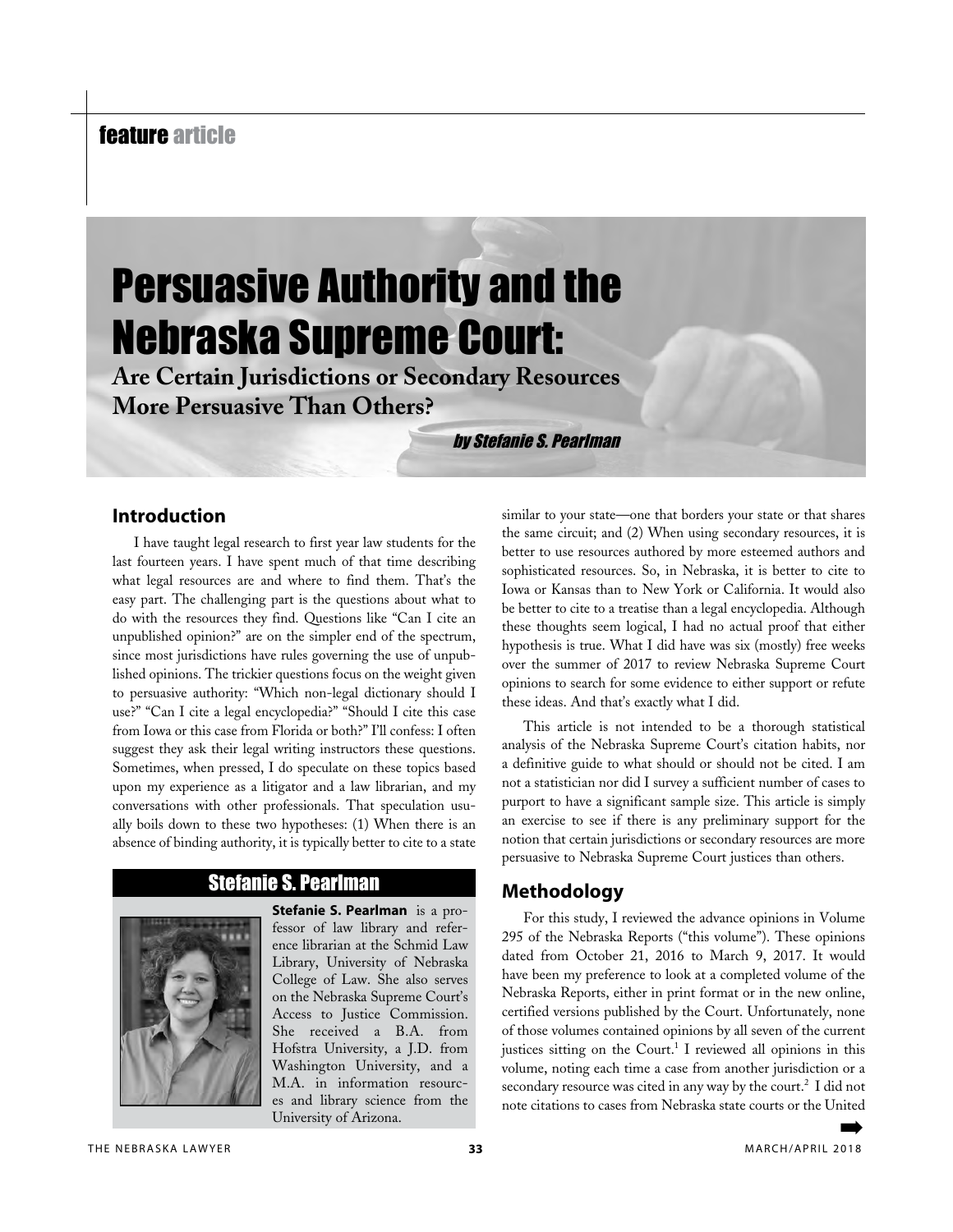States Supreme Court.

I coded each case,<sup>3</sup> determining whether the case was followed, not followed, cited, distinguished, etc.<sup>4</sup> I selected some of my coding to compare against Westlaw's KeyCite to confirm my coding, and then I reviewed the results.

#### **Does Location Really Matter?**

The preconception that opinions from neighboring states<sup>5</sup> or jurisdictions within the Eighth Circuit<sup>6</sup> are more persuasive seems logical. Why wouldn't Nebraska look to nearby states for guidance?7 After all, many of our first laws were adopted verbatim from Iowa. If our statutes came from a neighboring state in our circuit, why wouldn't their opinions be more persuasive?

To begin broadly, this volume contained sixty-nine opinions. Twenty-seven of those opinions cited at least one case from another jurisdiction in some manner. Every member of the Court authored an opinion citing a case from another jurisdiction at least once. In these opinions, the Court discussed cases from forty-five states,<sup>8</sup> the District of Columbia, the United States Court of Appeals for the Federal Circuit, all of the numbered federal courts of appeals,<sup>9</sup> and seventeen federal district courts ranging from the Northern District of California to the District of Puerto Rico.<sup>10</sup>

The vast majority of these jurisdictions were cited in only one or two opinions.11 Several more were cited in three to five opinions.12 California, Illinois, Iowa, New Jersey, Utah, Wisconsin and the Eighth Circuit Court of Appeals were cited in six to ten opinions. The jurisdiction cited in the most opinions was Florida with eleven.

How did frequency of citations to the neighboring states/ Eighth Circuit jurisdictions compare to other jurisdictions? The Eighth Circuit Court of Appeals appeared in eight opinions. Iowa appeared in seven opinions, and Arkansas appears in six opinions. They are the only **states** in either the neighboring states group or the Eighth Circuit group appearing in more than five opinions. Missouri and Kansas opinions are each cited in five opinions. As for jurisdictions not in either of these groups, the jurisdictions appearing in the most opinions include: Florida (appearing in 11 opinions), Illinois (9), California (7), Wisconsin (7), New Jersey (6), and Utah (6). If we separate federal circuit courts out of the general categories above, it does appear that the Eighth Circuit is preferred to other U.S. Courts of Appeal: it was cited twice as often by the Nebraska Supreme Court as the next most frequently cited federal circuit court.<sup>13</sup>

Looking solely at the number of opinions—viewed both positively and negatively by the Nebraska Supreme Court—it seems clear my original theory was wrong. The simple fact that Florida was cited in 11 opinions, while the Eighth Circuit, Iowa, and Arkansas were cited in only 8, 7, and 6 opinions respectively, reveals no preference for neighboring states/ Eighth Circuit jurisdictions. But what, if anything, happens when we remove the *negative* cases?

When the negative cases $^{14}$  are removed from these numbers, the top three neighboring states/Eighth Circuit jurisdictions include the Eighth Circuit Court of Appeals (appearing in 7 opinions), Iowa/Kansas (tie-5), and Arkansas (4). The top three other jurisdictions appear in Florida (7), Illinois (7) and California (5). The relative equivalence in the number of citations to neighboring states/Eighth Circuit jurisdictions compared to other jurisdictions still does not show any preference for neighboring states/Eighth Circuit jurisdictions. Once again, if we look to federal circuit courts only, the Eighth Circuit Court of Appeals still holds a lead over the other federal circuit courts. As mentioned above, the Eighth Circuit Court of Appeals appears in seven opinions, while no other U.S. Court of Appeals has more than two appearances in these opinions.

Of course, citing a jurisdiction is not the same thing as following it. Given the relative inconclusiveness of the cases above, examining cases where the Court actually decided to adopt or specifically disregard the opinion in another jurisdiction may be more informative. I coded nine Nebraska Supreme Court opinions from this volume specifically *following* or *not following* a case from another jurisdiction.15 Chief Justice Heavican authored three of these opinions; Justice Miller-Lerman authored two; Justices Funke, Stacy and Wright each authored one; and there was one per curiam opinion.

So, which jurisdictions did the Nebraska Supreme Court in these opinions follow? In the neighboring states category, Colorado, Kansas, and South Dakota were each followed in one opinion. In the Eighth Circuit jurisdictions category, Arkansas, North Dakota, South Dakota, and the District of Nebraska were each followed in one opinion, and the Eighth Circuit was followed twice. The Court followed eleven jurisdictions that are not in either neighboring states/Eighth Circuit jurisdictions.16 Not one of these eleven jurisdictions was followed in more than one Nebraska opinion in this volume.

Interestingly, far more jurisdictions were affirmatively NOT followed than were followed. Seven of these were in Eighth Circuit jurisdictions and six were in neighboring states, with some overlap between these two groups.<sup>17</sup> There are thirty-one jurisdictions not in either of those categories that were not followed by the Nebraska Supreme Court.<sup>18</sup> The highest number of times the Nebraska Supreme Court cited a jurisdiction and affirmatively did NOT follow it was three.<sup>19</sup> Ten jurisdictions were cited and not followed in two opinions in this volume.<sup>20</sup>

In three of the nine cases reviewed in this section, the Court chose not to follow any other jurisdiction. The Court instead looked to public policy in Nebraska, $21$  created a new standard, $^{22}$  and disapproved of a prior line of cases. $^{23}$ 

There are several jurisdictions that were both followed and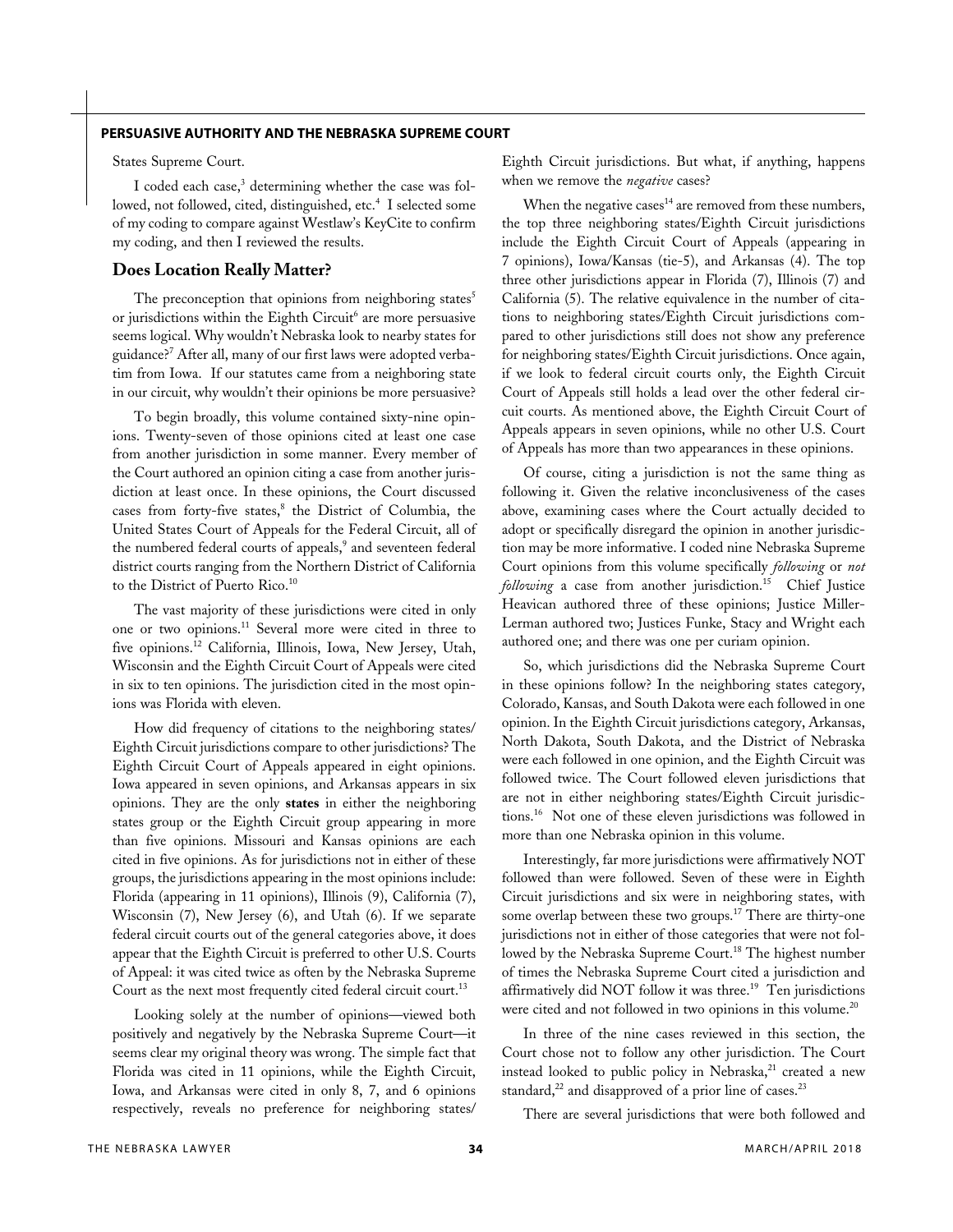not followed in opinions in this volume. In the neighboring states/Eighth Circuit jurisdictions, Arkansas, Kansas, and South Dakota each had instances where they were followed and not followed by the Court. Other jurisdictions that were both followed and not followed by the Nebraska Supreme Court include: Alabama, Illinois, Utah, the Fifth Circuit, and the Ninth Circuit.

Given all of this data, I cannot see a preference for either neighboring states/Eighth Circuit jurisdictions over other jurisdictions, with the exception that the Eighth Circuit Court of Appeals is treated more favorably than other U.S. Courts of Appeals.

#### **Secondary Sesources**

Turning to my second hypothesis: Are more sophisticated resources and those with more esteemed authors considered more persuasive? What does the Court cite?

After reviewing the secondary resources cited in these opinions, I created five main categories of resources: legal encyclopedias, dictionaries, legal periodicals, scholarly monographs/treatises, and Restatements of the Law. Two categories had the most citations: scholarly monographs/treatises and legal encyclopedias. Four justices in six opinions cited eleven scholarly monographs/ treatises.24 Four justices in eight opinions cited legal encyclopedias eleven times.25 Between the two main legal encyclopedias, American Jurisprudence (Am. Jur. 2d) was cited seven times and Corpus Juris Secundum (C.J.S.) was cited four times.

Not surprisingly, the only legal dictionary cited was Black's Law Dictionary, which was cited in five opinions.<sup>26</sup> Only one non-legal dictionary was cited: Merriam-Webster's Collegiate Dictionary, 10th ed.<sup>27</sup>

Legal periodicals were cited four times. What was most surprising was that students authored three of them.<sup>28</sup> One was cited in an opinion by Justice Miller-Lerman, one by Justice Wright, and one in a per curiam opinion.<sup>29</sup> Since I did not expect to see these cited, I checked the briefs filed in these cases to see if one of the parties suggested them;<sup>30</sup> they did not—a perhaps even more surprising result. The fourth legal periodical citation was a faculty-authored article in an opinion by Justice Wright.<sup>31</sup>

The Restatements of the Law were cited three times in two opinions: Justice Wright cited to the Restatement (Second) of Judgments and Justice Cassel cited to the Restatement (Second) of Property: Donative Transfers and the Restatement (Second) of Trusts.32

Since I did not expect to find so many citations to legal encyclopedias and student-authored legal periodical entries, I reviewed the opinions again to see if these resources were cited along with other secondary resources. In five opinions, legal encyclopedias were not cited with any other of the other four categories of resources.33 In one opinion, a legal encyclopedia was cited only with Black's Law Dictionary.<sup>34</sup> In one opinion,  $\rightarrow$ 

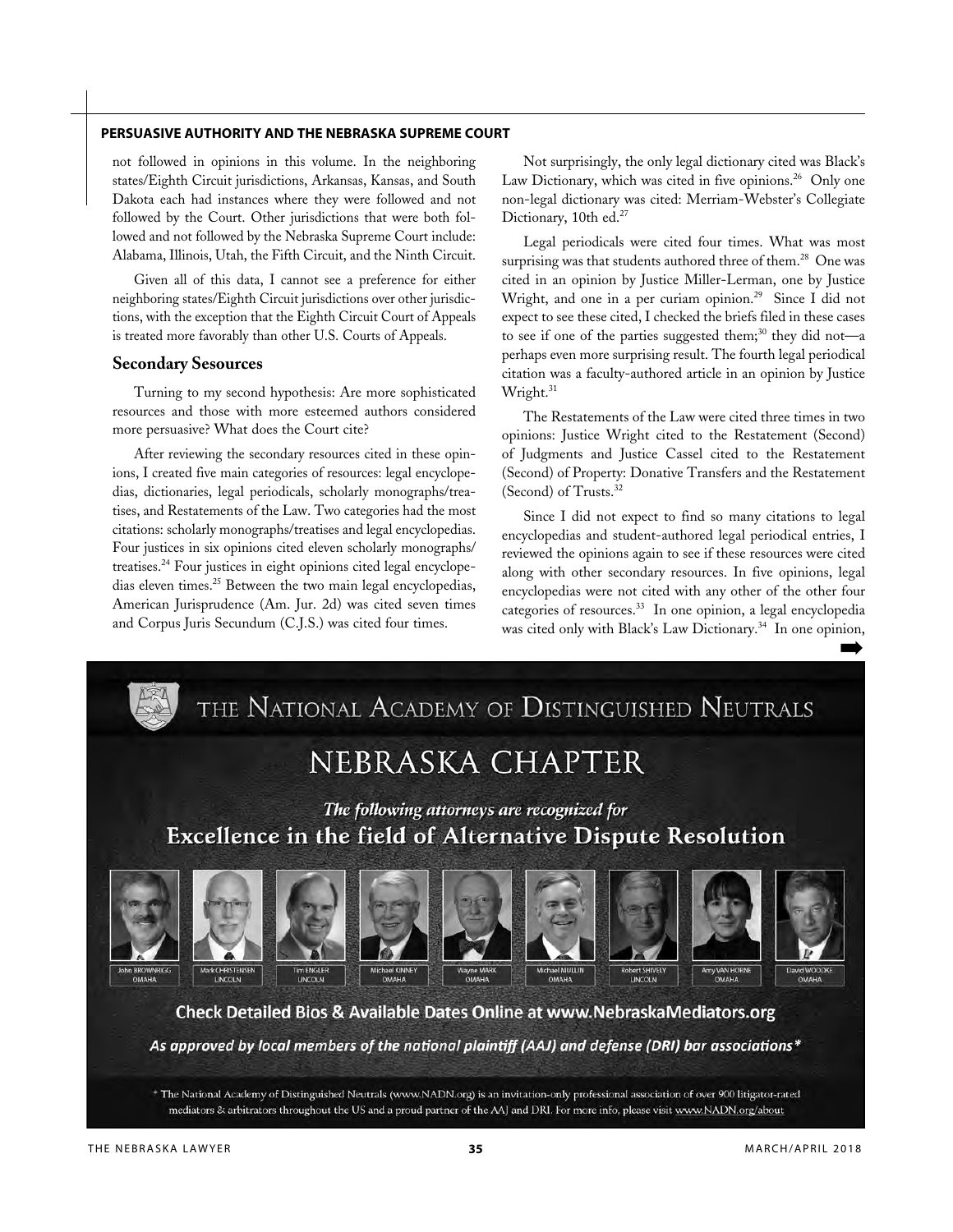a legal encyclopedia was cited along with four treatises.<sup>35</sup> In one opinion, a legal encyclopedia was cited along with Black's Law Dictionary, a student-authored legal periodical article, a faculty-authored legal periodical, and two resources from the scholarly monographs/treatises category.<sup>36</sup> In the legal periodicals category, two opinions cited student notes without citations to resources in any of the other four categories.<sup>37</sup> Another opinion cited a student-authored piece along with a faculty-authored article, Black's Law dictionary, and two resources from the scholarly monographs/treatises category.38

This data certainly seemed to contradict my theory that scholarly monographs/treatises and faculty-authored entries in legal periodicals would be favored by the Nebraska Supreme Court. Legal encyclopedias were cited at nearly the same frequency as more sophisticated titles. In addition, the Court cited student-authored entries in legal periodicals three times, while looking to faculty-authored entries only once. The relatively heavy reliance on legal encyclopedias and student-authored works is especially striking, as they are often used in the absence of citations to other secondary resources.

#### **Conclusion**

After reviewing all of this information, I must admit that both of my hypotheses seem deeply flawed. As noted above, my initial suppositions were that (1) the Nebraska Supreme Court is more persuaded by the jurisprudence of jurisdictions that border Nebraska or are in the Eighth Circuit than other jurisdictions and (2) more sophisticated secondary sources carry greater weight than legal encyclopedias or student-authored articles. However, as discussed thoroughly above, my review of this volume tends to refute these approaches.

As I mentioned in the beginning, this is not an extensive study. I would not recommend using any specific jurisdiction or secondary resource over another simply because it appears or fails to appear in approximately four and a half months worth of opinions. It does provide some evidence, however, that—at least as currently composed<sup>39</sup>—the Court looks at more than a shared circuit, shared border, or the prestige of a secondary resource when determining the value of the information it contains.  $\mathbf{M}$ 

*The author would like to thank Faculty Research Fellow Jared Koch for his assistance editing this article.* 

#### **Endnotes**

- <sup>1</sup> Justice Stacy joined the Nebraska Supreme Court in 2015. Justices Kelch and Funke joined the Nebraska Supreme Court in 2016. *Supreme Court Justices*, NEB. JUDICIAL BRANCH, https://supremecourt.nebraska.gov/directories/supreme-courtjustices (last visited Jan. 27, 2018).
- <sup>2</sup> However, I did not note citations to secondary sources or cases contained within a primary citation to a Nebraska case. For example, I would not have counted this as a citation to *Black's Law Dictionary*: "In *State v. Long*, we relied on *Black's Law Dictionary* . . . ." *State v. Arizola*, 295 Neb. 477, 490 (2017). I also did not count a resource that was only listed when the court indi-

cates a party cited that resource, but the Court did not mention the resource in its analysis. I also did not count any references to a uniform law.

- <sup>3</sup> I did not code secondary resources.
- <sup>4</sup> I did not distinguish whether or not the citation was made in dicta.
- <sup>5</sup> States that share a border with Nebraska are: Colorado, Iowa, Kansas, Missouri, South Dakota, and Wyoming. These will be referred to as "neighboring states" throughout this article.
- Jurisdictions in the Eighth Circuit include: Arkansas, Iowa, Minnesota, Missouri, Nebraska, North Dakota and South Dakota. The term "Eighth Circuit jurisdictions" in this paper will refer to these states (minus Nebraska), the Eighth Circuit Court of Appeals, and the District Court of Nebraska.
- <sup>7</sup> 1855 Laws of Nebraska Territory 55.
- The states that were not cited were Maine, Massachusetts, Nevada and New Hampshire; citations to Nebraska were not included.
- The Court of Appeals for the District of Columbia Circuit was not cited.
- <sup>10</sup> The full list of federal district courts cited are: Central District of California, Northern District of California, District of Colorado, Southern District of Iowa, Northern District of Illinois, Southern District of Florida, Eastern District of Kentucky, Western District of Kentucky, Western District of Missouri, District of Nebraska, Middle District of North Carolina, Eastern District of Pennsylvania, Western District of Pennsylvania, District of Puerto Rico, Eastern District of Virginia, District of Vermont, and Eastern District of Wisconsin. Each district court was cited in one opinion, except the District Court of Nebraska and Eastern District of Wisconsin, which were each cited in two opinions.
- <sup>11</sup> These jurisdictions are: Alaska, the District of Columbia, Delaware, Hawaii, Idaho, Louisiana, Maryland, Montana, North Dakota, New Mexico, New York, Oklahoma, Oregon, South Carolina, South Dakota, Tennessee, Vermont, West Virginia, the First, Third, Sixth, Seventh, Tenth, Eleventh Circuits, and all seventeen of the cited district courts (see endnote 10).
- <sup>12</sup> These jurisdictions are: Alabama, Arkansas, Arizona, Colorado, Connecticut, Georgia, Indiana, Kansas, Kentucky, Michigan, Minnesota, Mississippi, Missouri, North Carolina, Ohio, Pennsylvania, Rhode Island, Texas, Virginia, Washington, Wyoming, and the Second, Fourth, Fifth, and Ninth Circuits.
- <sup>13</sup> The First, Sixth, and Seventh Circuits are each cited in one opinion. The Third, Tenth, and Eleventh Circuits are each cited in two opinions. The Second, Fourth, and Fifth Circuits are each cited in three opinions. The Ninth Circuit is cited in four opinions. The Eighth Circuit is cited in eight opinions.
- <sup>14</sup> I use "negative cases" to refer to cases where the Nebraska Supreme Court distinguished, did not follow, disagreed in some manner, did not reach the issue where the case was cited by a lower court, or found a case cited by a party not relevant.
- <sup>15</sup> These cases are: *Devney v. Devney*, 295 Neb. 15 (2016); *Strode v. City of Ashland*, 295 Neb. 44 (2016); *Wilczewski v. Charter West Nat'l Bank*, 295 Neb. 254 (2016); *Windham v. Griffin*, 295 Neb. 279 (2016); *State v. Chauncey*, 295 Neb. 453 (2017); *Kelly v. Saint Francis Med. Ctr.*, 295 Neb. 650 (2017); *State v. Rocha*, 295 Neb. 716 (2017); *In re Interest of Noah B.*, 295 Neb. 764 (2017); and *Henn v. Am. Family Mut. Ins. Co.*, 295 Neb. 859 (2017).
- <sup>16</sup> These jurisdictions include: Alabama, Connecticut, Illinois, Michigan, Mississippi, Oklahoma, Utah, and the First, Fourth, Fifth, and Ninth Circuits.
- <sup>17</sup> The Court cited and did not follow Arkansas, Missouri, and Wyoming in two opinions. The Court had one opinion where it cited and did not follow the opinions of each of the following jurisdictions: Iowa, Kansas, Minnesota, and South Dakota.
- <sup>18</sup> Alabama, Arizona, Delaware, Florida, Georgia, Hawaii, Idaho, Illinois, Kentucky, Louisiana, Maryland, Montana, North